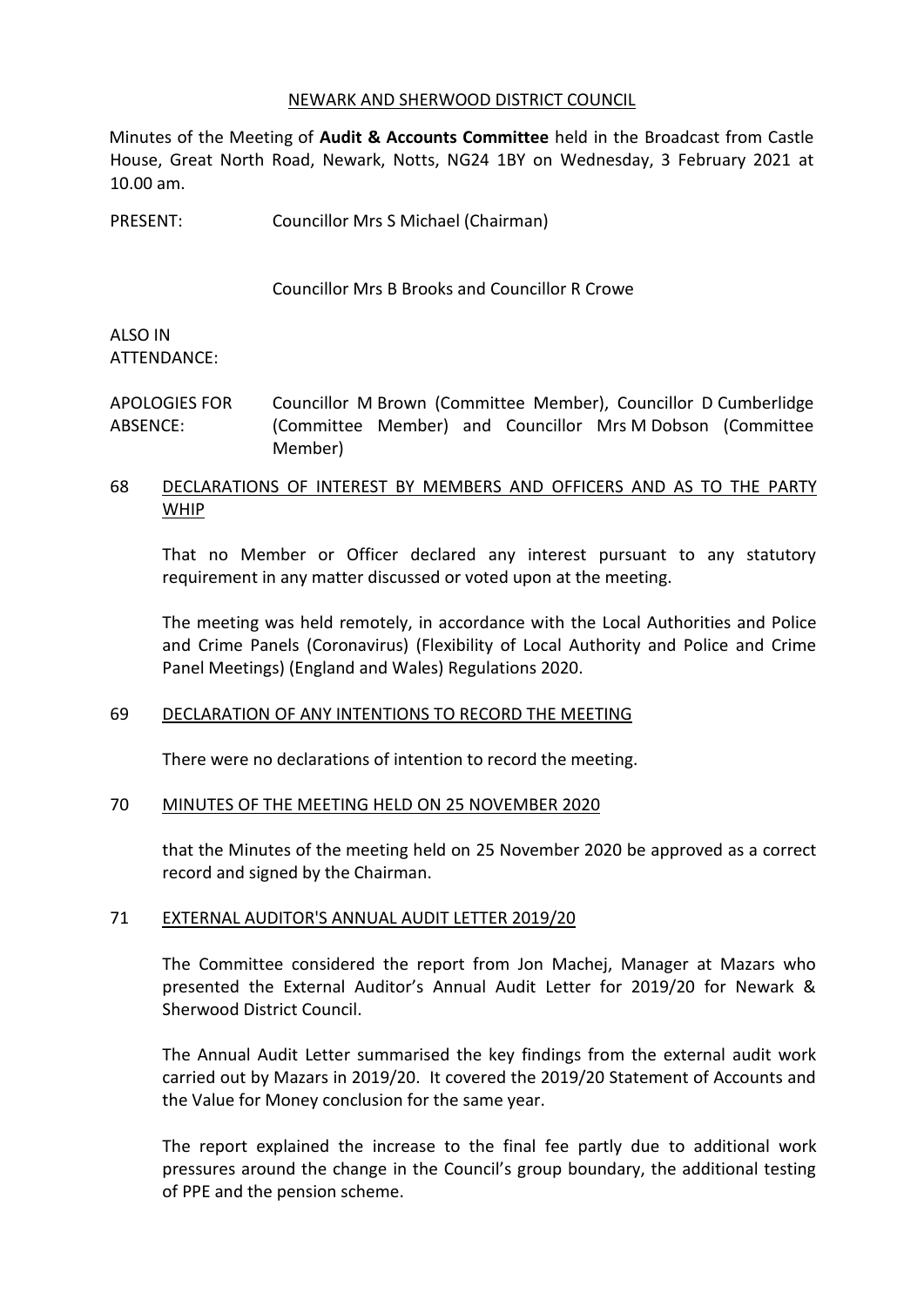AGREED (unanimously) that Members approved the External Auditor's Annual Audit Letter for 2019/20.

# 72 REVIEW OF SIGNIFICANT GOVERNANCE ISSUES IN THE ANNUAL GOVERNANCE STATEMENT

The Committee considered the report from the Business Manager for Financial Services updating the Committee on the significant governance issues identified in the Annual Governance Statement.

The report provided issues identified such as the re-integration of the Housing Management function, the development company having started its first development at Bowbridge Road with the work progressing well. Internal Audit having completed an audit during July 2019, gained substantial assurance from the report and the four recommendations that were set out had been completed, going to the last Policy and Finance Committee on 21 January 2021.

The key issue had been Covid-19, which from the beginning had been a challenge for staff and continuing to deliver for the community.

AGREED (unanimously) that the Committee noted the results of the review of significant governance issues as identified in the Annual Governance Statement.

#### 73 INTERNAL AUDIT PROGRESS REPORT

The Committee considered the Internal Audit progress report from Assurance Lincolnshire providing a summary of Internal Audit work undertaken during 2020/21 against the agreed audit plan and any remaining reports from 2019/20.

The report was presented by Amanda Hunt from Assurance Lincolnshire covering the period up to December 2020. The report provided actions within reports that have a limited assurance rating. Managers attending the meeting were able to provide an update to the Committee on the implementation of actions, as well as requesting an extension to the end of March to complete. An update on progress would then be reported to the next Audit and Accounts Committee in April.

AGREED (unanimously) that the Committee considered and commented upon the latest internal audit progress report and approved the extensions to the implementation dates.

#### 74 ANNUAL INTERNAL AUDIT PLAN

The Committee considered the Annual Internal Audit Plan from Assurance Lincolnshire setting out the proposed work for Internal Audit for 2021/22.

Amanda Hunt from Assurance Lincolnshire informed the Committee that her colleague McJoy Nkhoma would be the contact for Newark and Sherwood District Council from April.

Emma Bee also from Assurance Lincolnshire recommended further training to support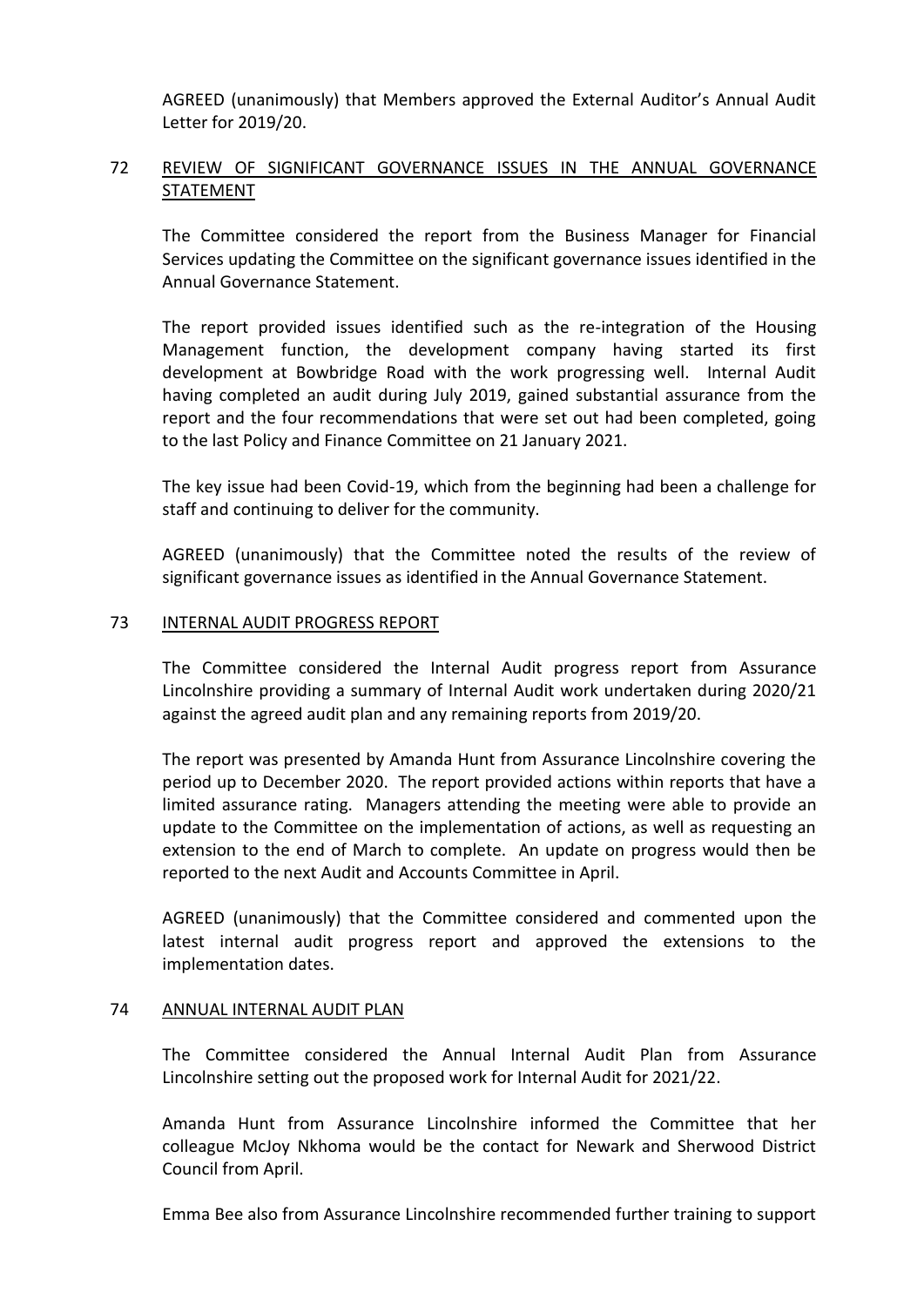Members in fulfilling their role, gaining skills and knowledge. A questionnaire will go out to Members and from the responses will populate a Training Plan.

AGREED (unanimously) that the Committee approved the Internal Audit Plan.

## 75 TREASURY MANAGEMENT STRATEGY STATEMENT

The Committee considered the report from the Assistant Business Manager for Financial Services, seeking approval for the Treasury Management Strategy, which incorporates the Borrowing Strategy, Investment Strategy and Treasury Prudential Indicators, updated in accordance with the latest guidance.

AGREED (unanimously) that:

the Committee approved each of the following key elements and recommended these to Full Council on 9th March 2021 while noting that as the budgets are still being finalised some of the figures within the Strategy may alter:

- a) the Treasury Management Strategy 2021/22, incorporating the Borrowing Strategy and the Annual Investment Strategy (Appendix A);
- b) the Treasury Prudential Indicators and Limits, contained within Appendix A; and
- c) the Authorised Limit Treasury Prudential Indicator contained within Appendix A.

# 76 CAPITAL STRATEGY 2021/22

The Committee considered the report from the Assistant Business Manager for Financial Services, seeking approval of the Capital Strategy 2021/22, which incorporates the Minimum Revenue Provision and Capital Prudential Indicators, updated in accordance with the latest guidance.

AGREED (unanimously) that:

the Committee approved each of the following key elements and recommended these to Full Council on 9th March 2021 while noting that as the budgets are still being finalised some of the figures within the Strategy may alter:

- a) the Capital Strategy 2021/22 Appendix A;
- b) the Capital Prudential Indicators and Limits for 2021/22, contained within Appendix A;
- c) the Minimum Revenue Provision (MRP) Policy Statement as contained within Appendix C, which sets out the Council's policy on MRP; and
- d) the Flexible Use of Capital Receipts Strategy, contained within Appendix D.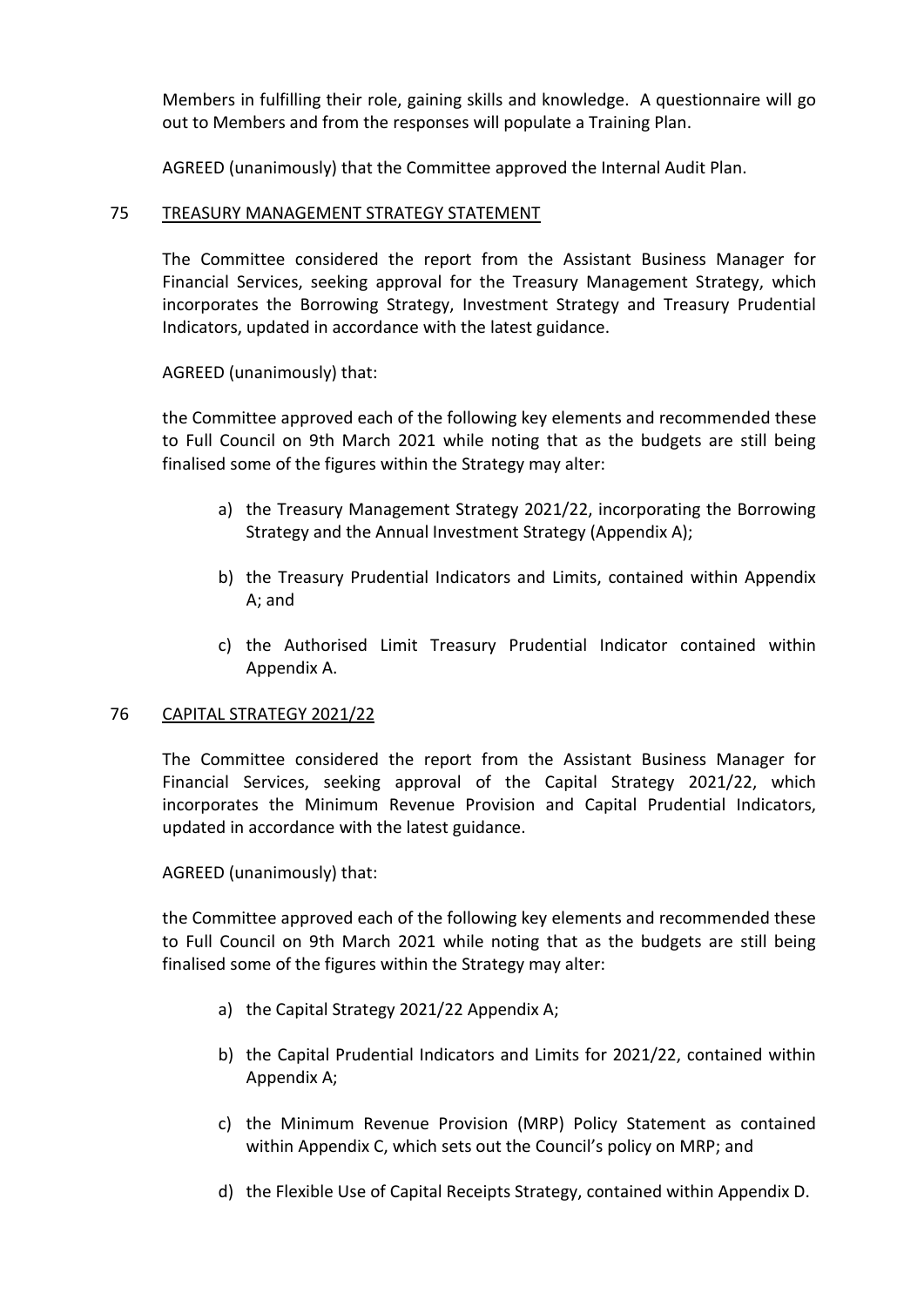# 77 INVESTMENT STRATEGY

The Committee considered the report from the Assistant Business Manager for Financial Services, for the Investment Strategy 2021/22, meeting the requirements of statutory guidance issued by MHCLG Investment Guidance in January 2018.

# AGREED (unanimously) that:

the Committee approved each of the following key elements and recommended these to Full Council on 9th March 2021 while noting that as the budgets are still being finalised some of the figures within the Strategy may alter:

- a) the Investment Strategy 2021/22 within Appendix A; and
- b) the Investment Prudential Indicators and Limits, contained within Appendix A.

# 78 REVIEW RELATING TO THE APPOINTMENT OF AN INDEPENDENT MEMBER

The Committee considered the report from the Business Manager for Financial Services, enabling Members of the Committee to consider the appointment of an Independent Member to the Audit and Accounts Committee as per the CIPFA Best Practice Guidance.

The report advised that at present there were no statutory requirements on the authority to appoint an Independent Member to the Audit and Accounts Committee.

The NAO had recommended that further work be done by government with local authorities and other stakeholders to examine how the use of independent members on audit committees can be increased. This has also been supplemented by the recommendation by Sir Tony Redmond within his review.

The guidance from CIPFA notes both positive and cautionary reasons for such appointments and decisions of this nature need to take account of each local authority's own circumstances.

The Committee discussed how it would be preferable to have a 4 year cycle in place as is also carried out with the Auditors. This would be included when providing to the Council.

AGREED (unanimously) that the Committee:

- a) reviewed and discussed the proposal to co-opt an Independent Member onto the Committee;
- b) where appropriate approved the Independent Member role profile; and
- c) where appropriate recommended the following to the Council:
	- That an Independent Member is co-opted on to the Audit and Accounts Committee on a non-voting basis.